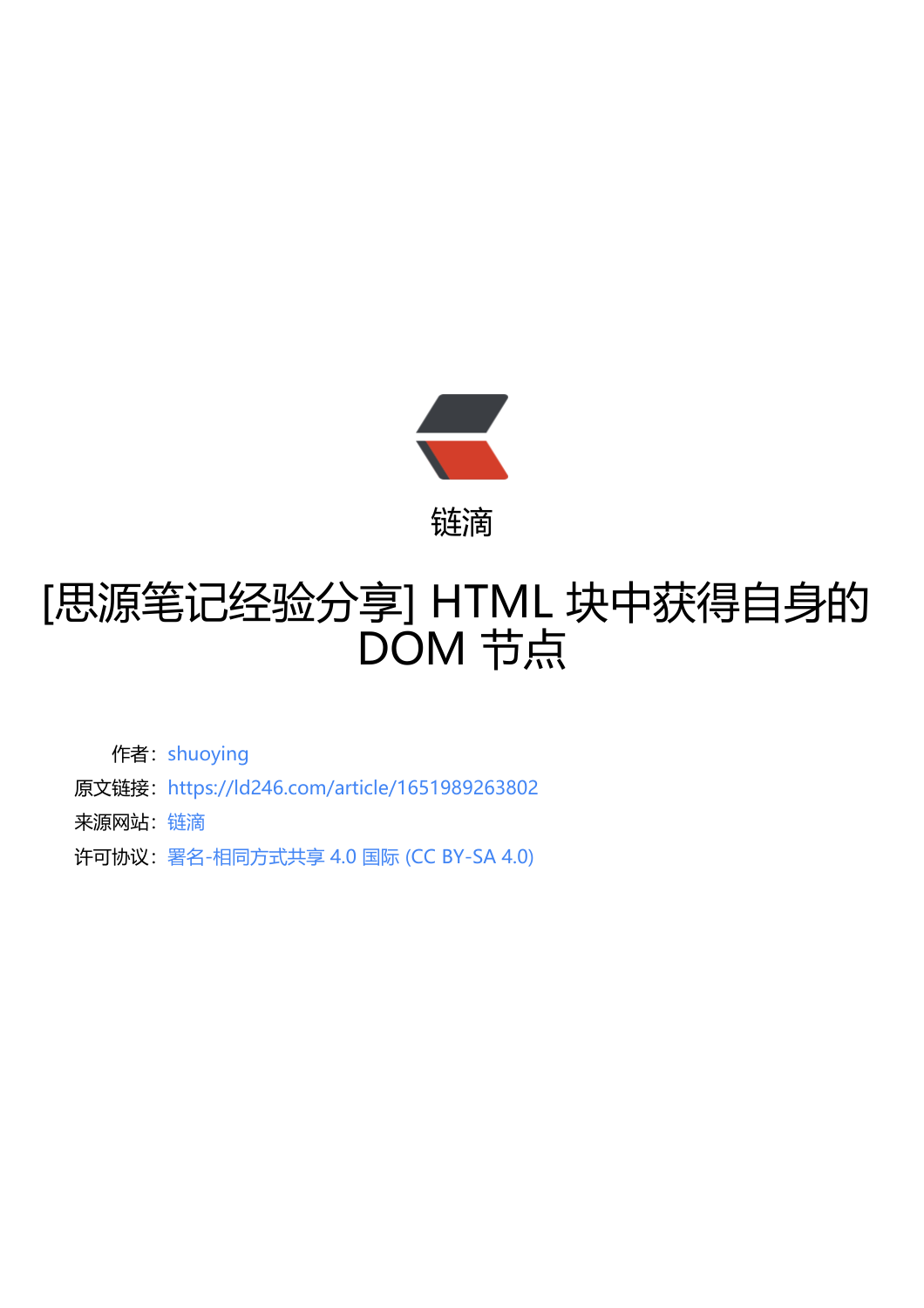<h2 id="背景">背景</h2> <p>由于思源 HTML 块是使用 <a href="https://link.ld246.com/forward?goto=https%3A%2F%2 developer.mozilla.org%2Fzh-CN%2Fdocs%2FWeb%2FWeb\_Components%2FUsing\_shadow\_ OM" target=" blank" rel="nofollow ugc">shadow DOM</a> 嵌入笔记 DOM 树中的, 因此在 H ML 块中使用 <code>&lt;script&gt;</code> 标签插入的脚本没法简单获取块本身的 DOM。</p> <h2 id="解决方案">解决方案</h2> <p>原理: 由于思源所有带编辑框的块都有一个 HTML 属性 <code>data-content</code>, 里面存

编辑框转义后的内容, 因此可以通过 CSS 的 <a href="https://link.ld246.com/forward?goto=http %3A%2F%2Fwww.runoob.com%2Fcssref%2Fsel-attr-contain.html" target=" blank" rel="nofol ow ugc">CSS3 [attribute\*=value] 选择器</a> 查询到当前块, 直接上代码</p>

<pre><code class="language-html highlight-chroma"><span class="highlight-line"><span c ass="highlight-cl"><span class="highlight-p">&lt;</span><span class="highlight-nt">scrip </span><span class="highlight-p">&gt;</span>

</span></span><span class="highlight-line"><span class="highlight-cl"> <span class="h ghlight-cm">/\* 使用括号划分一下作用域, 避免函数的重定义 \*/</span>

</span></span><span class="highlight-line"><span class="highlight-cl"> <span class="h ghlight-p">{</span>

</span></span><span class="highlight-line"><span class="highlight-cl"> <span class= highlight-cm">/\* 自定义 ID, 每个 HTML 块应该使用不同的 ID \*/</span>

</span></span><span class="highlight-line"><span class="highlight-cl"> <span class= highlight-kr">const</span> <span class="highlight-nx">CUSTOM\_ID</span> <span class=" ighlight-o">=</span> <span class="highlight-s2">"E5C1EC9E30C14616A1974670281D2800 </span><span class="highlight-p">;</span>

</span></span><span class="highlight-line"><span class="highlight-cl">

</span></span><span class="highlight-line"><span class="highlight-cl"> <span class= highlight-cm">/\*\*

</span></span></span><span class="highlight-line"><span class="highlight-cl"><span cla s="highlight-cm"> \* HTML 块中的脚本获取当前块相关信息

</span></span></span><span class="highlight-line"><span class="highlight-cl"><span cla s="highlight-cm"> \* @params {string} customID 内部定义的 ID

</span></span></span><span class="highlight-line"><span class="highlight-cl"><span cla s="highlight-cm"> \* @returns {string} id 当前 HTML 块 ID

</span></span></span><span class="highlight-line"><span class="highlight-cl"><span cla s="highlight-cm"> \* @returns {HTMLElement} block 当前 HTML 块

</span></span></span><span class="highlight-line"><span class="highlight-cl"><span cla s="highlight-cm"> \* @returns {HTMLElement} shadowRoot 当前 HTML 块 shadowRoot

</span></span></span><span class="highlight-line"><span class="highlight-cl"><span cla s="highlight-cm"> \*/</span>

</span></span><span class="highlight-line"><span class="highlight-cl"> <span class= highlight-kd">function</span> <span class="highlight-nx">This</span><span class="highl ght-p">(</span><span class="highlight-nx">customID</span><span class="highlight-p">) /span> <span class="highlight-p">{</span>

</span></span><span class="highlight-line"><span class="highlight-cl"> <span clas ="highlight-kd">let</span> <span class="highlight-nx">protyle</span> <span class="highl ght-o">=</span> <span class="highlight-nb">document</span><span class="highlight-p" .</span><span class="highlight-nx">querySelector</span><span class="highlight-p">(</sp n><span class="highlight-sb">`protyle-html[data-content\*="</span><span class="highlight si">\${</span><span class="highlight-nx">customID</span><span class="highlight-si">}</ pan><span class="highlight-sb">"]`</span><span class="highlight-p">);</span>

</span></span><span class="highlight-line"><span class="highlight-cl"> <span clas ="highlight-k">if</span> <span class="highlight-p">(</span><span class="highlight-nx">p otyle</span><span class="highlight-p">)</span> <span class="highlight-p">{</span> </span></span><span class="highlight-line"><span class="highlight-cl"> <span c

ass="highlight-kd">let</span> <span class="highlight-nx">block</span> <span class="high